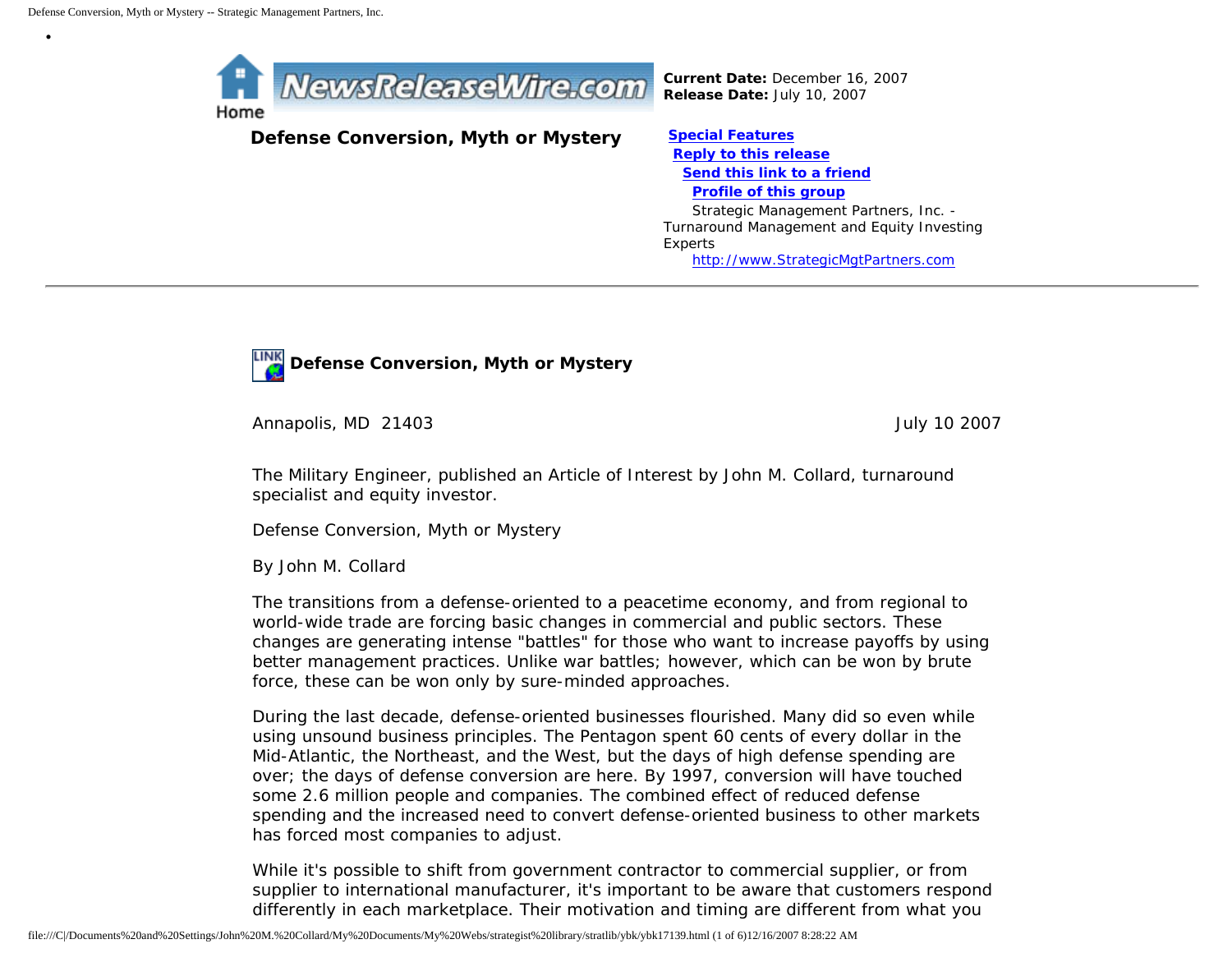might be used to. You may not be able to penetrate new markets unless you understand this first. Trying to generate sales in new markets with old strategies may not work.

In federal competitive procurements, the trend is toward commodity-based solutions. Where personnel are part of that solution, the trend is toward lower fees. If your marketing efforts are geared to building relationships first, your competition will have the contract while you're still warming up to the procurement officer. In this market, you'll have to think about pricing to win, then work aggressively later to cut costs or negotiate adjustments.

On the other hand, commercial buyers look for cost-effective (usually, fixed-price) solutions that operate in, and complement existing investments. Internationally, environments are "productized," but the bottom line is who you know, or don't know, that counts.

Typically, you may find yourself steering your company into one of three major markets. To enter them, you'll have to posture your company differently in each to win business.

## The Federal Market

Two markets are open in the government contracting sector. There are government setasides, targeted primarily for small and disadvantaged businesses. Here, the government buys from a qualified seller. Set-aside programs are limited to those who can participate. The key is to get there first. In this market, you'll find constantly-changing players, all of whom vying for contracts ranging from \$10,000 to \$10 million. This market is somewhat easy to enter since the government introduced the "up-to-5-percent-minority" set-aside program for federal procurements.

Larger federal contracts are obtained through competitive bids. This is a highly-structured process. Competition is scattered among major manufacturers and service providers, established systems integrators, and even small businesses. Moreover, this market has a second tier of competitors: subcontractors who "bundle" services to win contracts and become part of larger teams.

The low bidder always wins in this market, but the low bidder may not always have the lowest price. Today, contracts go to the "lowest evaluated bidder," or one who offers the most value for the price. Plan for long lead times, reams of paperwork, and rock-bottom pricing in the somewhat flat new acquisitions market. Businesses go fishing for deals in this market in ranges of \$5 million to \$100+ million to \$1 billion.

## The Commercial Market

Most businesses look to the economically unrestrained commercial marketplace for new opportunities. But here, sellers approach buyers at will and are subject to their whims. While profits are usually higher and relationships ensure future stability for serviceoriented companies, buyers are fickle. You may have what the buyer needs, but he may decide he doesn't like your tie. Also, a competitor may have a similar, yet inferior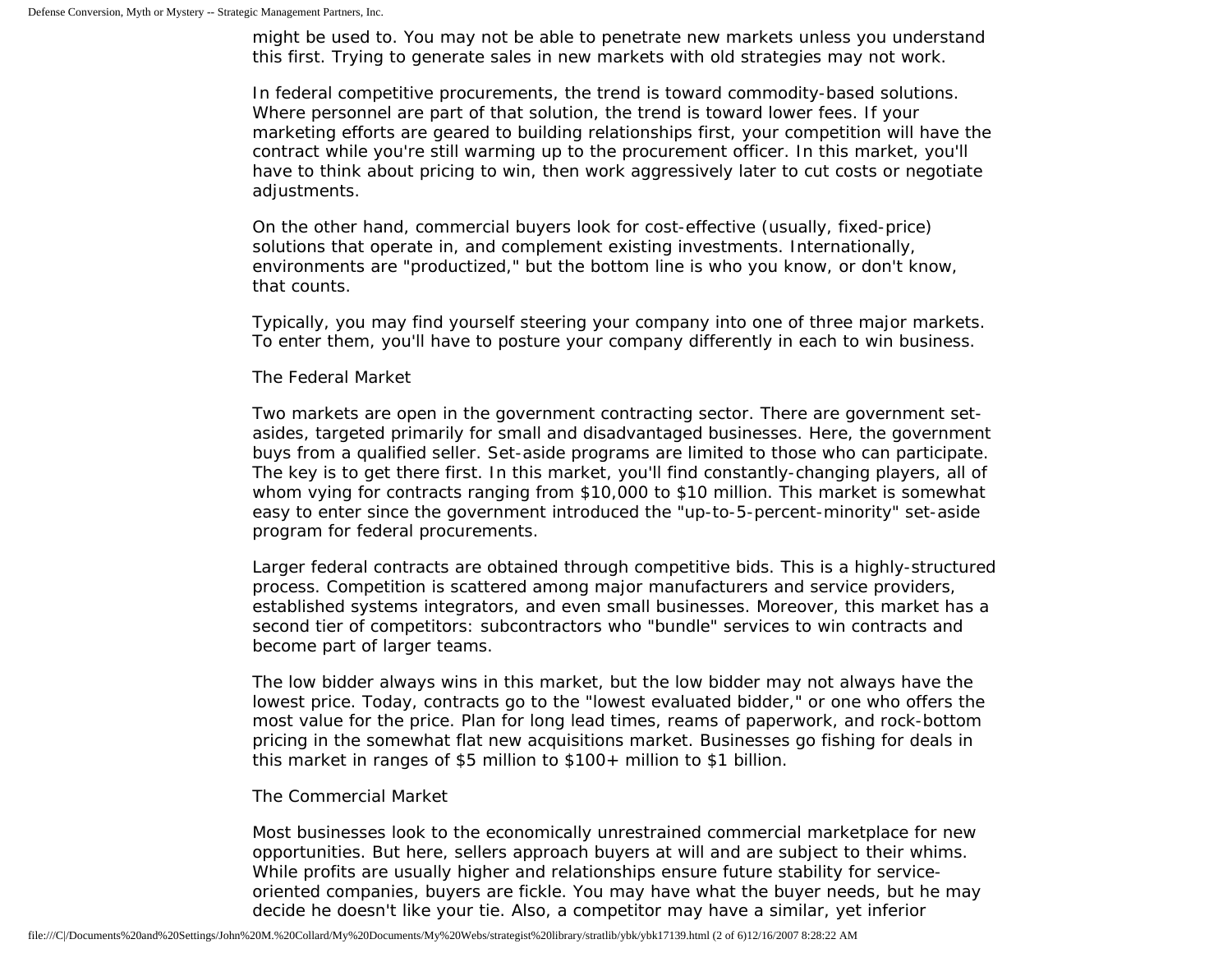product, but because he has had the potential buyer on the golf course for the past three weekends and has talked about everything except the product, that product looks better to the buyer. Good relationships mean everything in this market, although they are maintenance intensive. The commercial market has project- and results-oriented customers. Performance under pressure is the key to survival.

#### The International Market

While the U.S. welcomes foreign competition, some countries limit entry. Their tactics often range from burdensome import duties and competition-limiting treaties, to competing against local government-subsidized bids. And, don't be surprised at paying "entry" fees through a power structure that includes a distributor who may be controlled by the King's nephew.

Perhaps the best way to penetrate the international market is through a local presence. Countries like to keep their currency local and limit the export of profits. They favor companies that invest in their economy. Ford and Honda proved this point with their worldwide plants. Still, entering this market can be done from afar, particularly by demonstrated willingness to learn or adapt to new cultural and business practices, plus legal and financing mechanisms. Use local contacts and enter into joint ventures to develop proposals and/or technologies and transfer the latter as well.

#### What Does It Take?

What does it take to win business in new markets? In set-aside contracting, the work must be done by a small, disadvantaged business. While the government procurement cycle is structured to be fair to all, the commercial market is driven by solutions, products, and services that fill needs in a specific time frame. Foreign buyers are commercial in nature, yet they favor their own suppliers, unless what they need can only be bought abroad. They may go outside their own borders for a short time seeking technology transfers because many technologies can be replicated.

Do your homework before you head for the boardroom. Determine first whether your company has the skills, services, or products that are, or could be, in demand in foreign markets. Precisely identify the potential new markets, and from them, identify the one or two that hold the highest potential for success. Finally, take a rifle shot approach at your new-found customer. If you've learned the characteristics and adapted to the businessstyle of your target market, the chances are you'll hit your mark. But always aim well. You seldom get a second chance. Know your strengths and exploit your competition's weaknesses. Do your products and services beat the competition in terms of technology, design, or cost? you'll also be limited by the size of your company's resources; therefore, tackle only one or two market niches at a time.

Above all, throw assumptions out and watch for subtle nuances — new markets bring new personalities, customs, and business traditions to the table — and create and welcome opportunities to demonstrate your willingness to adapt.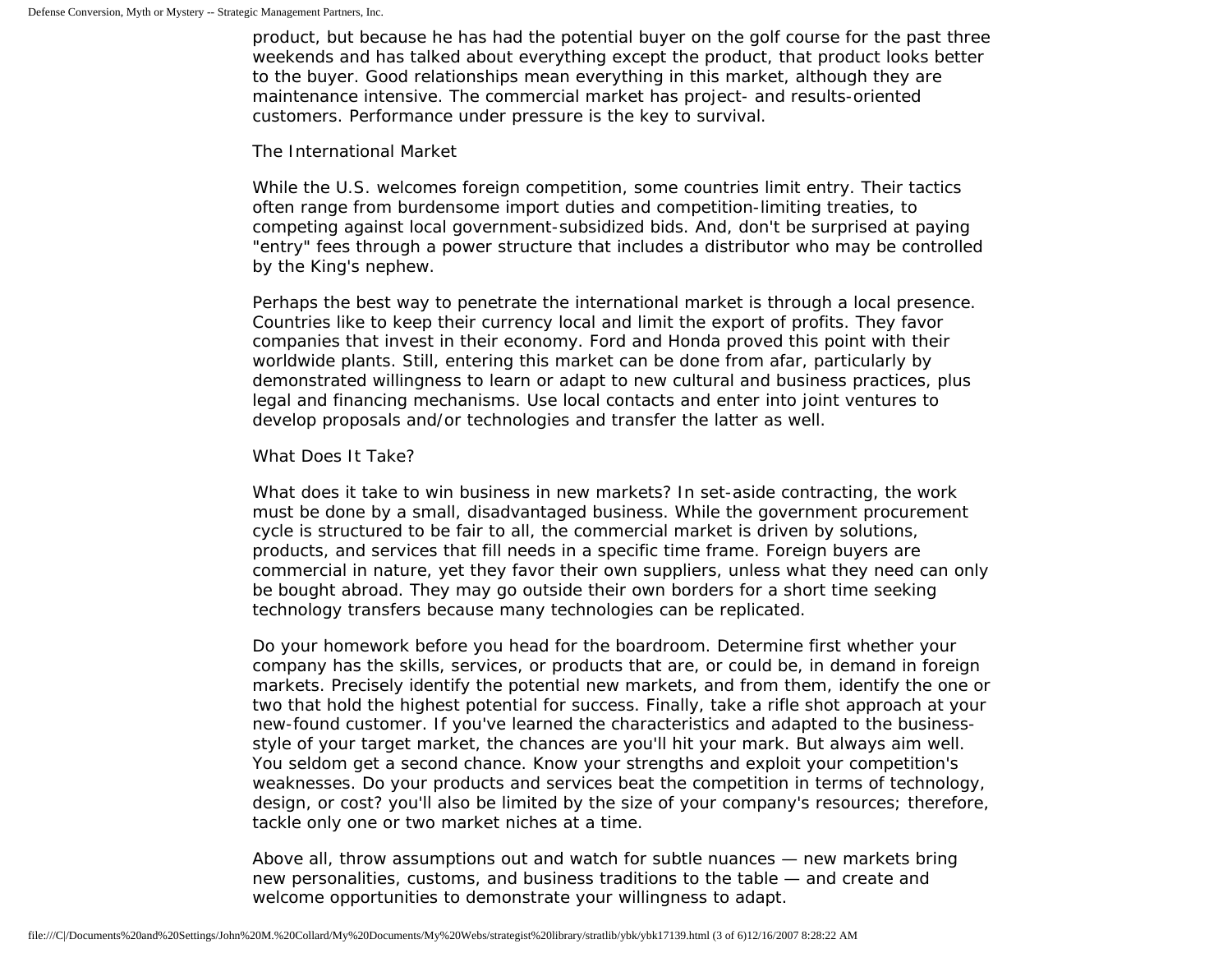But remember, too, when you reach for new business, protect as well the market share you've already earned. In the battle for new opportunities, new sales, and higher income, your competition is waiting for you to leave this flank exposed.

[Library: Defense Conversion, Myth or Mystery](http://members.aol.com/stratlib3/tmedef.html)

[www.StrategicMgtPartners.com](http://www.strategicmgtpartners.com/)

About the Author

John M. Collard, is Chairman of Annapolis, Maryland-based Strategic Management Partners, Inc. (410-263-9100, [www.StrategicMgtPartners.com](http://www.strategicmgtpartners.com/) ), a nationally recognized turnaround management firm specializing in interim executive leadership, asset recovery, and investing in underperforming companies. He is Past Chairman of the Turnaround Management Association, a Certified Turnaround Professional, and brings 35 years senior operating leadership, \$85M asset recovery, 40+ transactions worth \$780M+, and \$80M fund management expertise to run troubled companies, and advise company boards, litigators, institutional and private equity investors.

[www.StrategicMgtPartners.com](http://www.strategicmgtpartners.com/)

John M. Collard (john@strategicmgtpartners.com) Chairman Strategic Management Partners, Inc. 522 Horn Point Drive Annapolis, MD 21403 Phone : 410-263-9100 Fax : 410-263-6094

[www.StrategicMgtPartners.com](http://www.strategicmgtpartners.com/)

More Information [Library: Defense Conversion, Myth or Mystery](http://members.aol.com/stratlib3/tmedef.html)

[Contact John M. Collard](http://www.expertclick.com/expertClick/contact/default.cfm?Action=ContactExpert&GroupID=1016)

[Ask a question with InterviewNetS](http://www.expertclick.com/expertClick/contact/default.cfm?GroupID=1016)M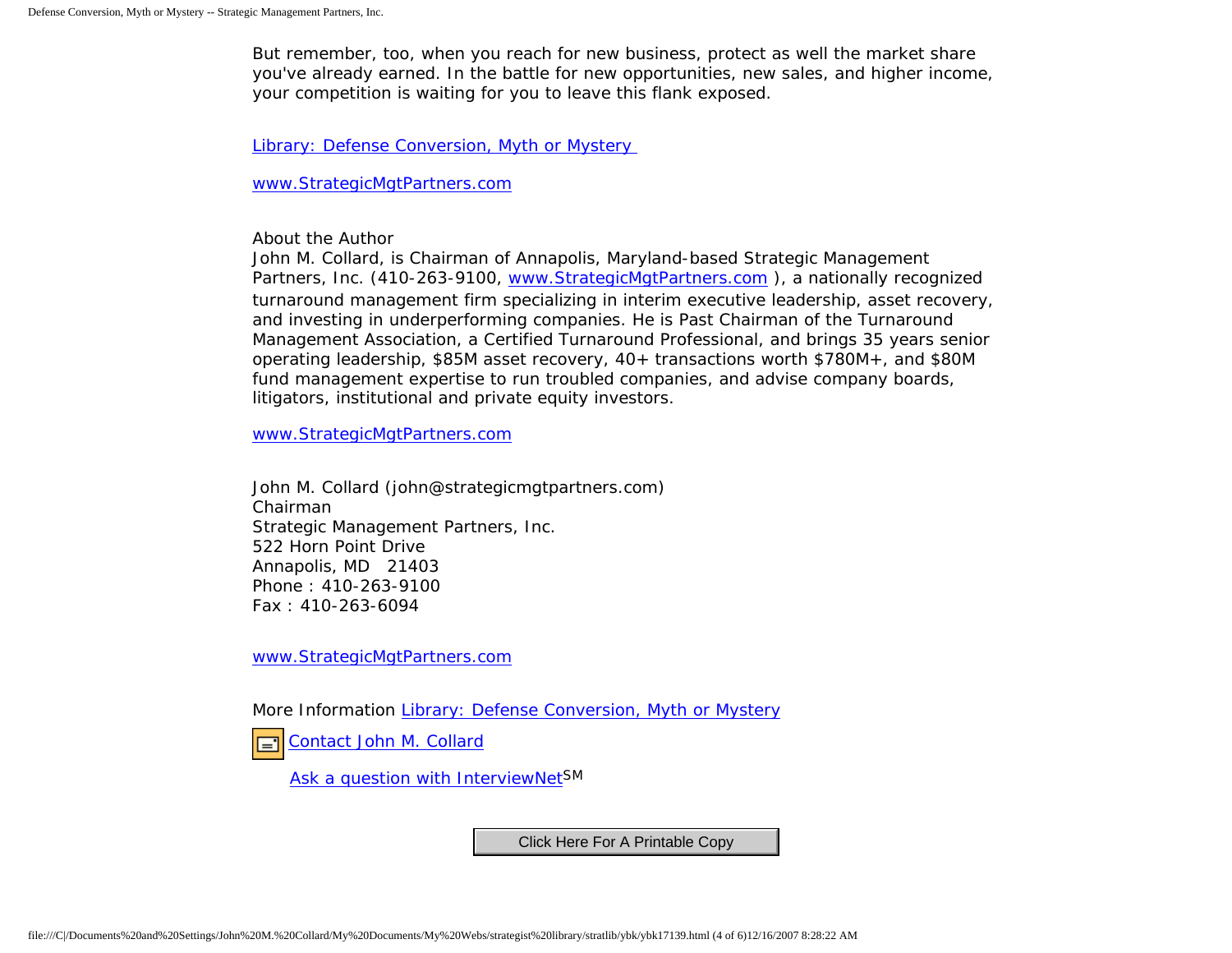|     | <b>Other experts on these topics:</b> |
|-----|---------------------------------------|
| 1.  | <b>Management</b>                     |
| 2.  | Leadership                            |
| 3.  | <b>Planning</b>                       |
| 4.  | <b>Invest</b>                         |
| 5.  | <b>Strategy</b>                       |
| 6.  | <b>Small Business</b>                 |
| 7.  | <b>Strategic Planning</b>             |
| 8.  | <b>Advisor</b>                        |
| 9.  | <b>Valuation</b>                      |
| 10. | <b>Transition</b>                     |
| 11. | <b>Value</b>                          |
| 12. | <b>Bankruptcy</b>                     |
| 13. | <b>Crisis Management</b>              |
| 14. | <b>Governance</b>                     |
| 15. | <b>Investment Management</b>          |
| 16. | <b>CEO Effectiveness</b>              |
| 17. | <b>Executive Leadership</b>           |
| 18. | <b>Turnaround</b>                     |
| 19. | <b>Corporate Change</b>               |
| 20. | <b>Ethical Issues/Management</b>      |
| 21. | <b>Startup</b>                        |
| 22. | <b>Corporate Restructuring</b>        |
| 23. | <b>Executive Transition</b>           |
| 24. | <b>Turnaround Management</b>          |
| 25. | <b>Venture Capital</b>                |
| 26. | <b>Asset Recovery</b>                 |

**27. [Corporate Renewal](http://www.expertclick.com/search/default.cfm?SearchCriteria=Corporate Renewal)**